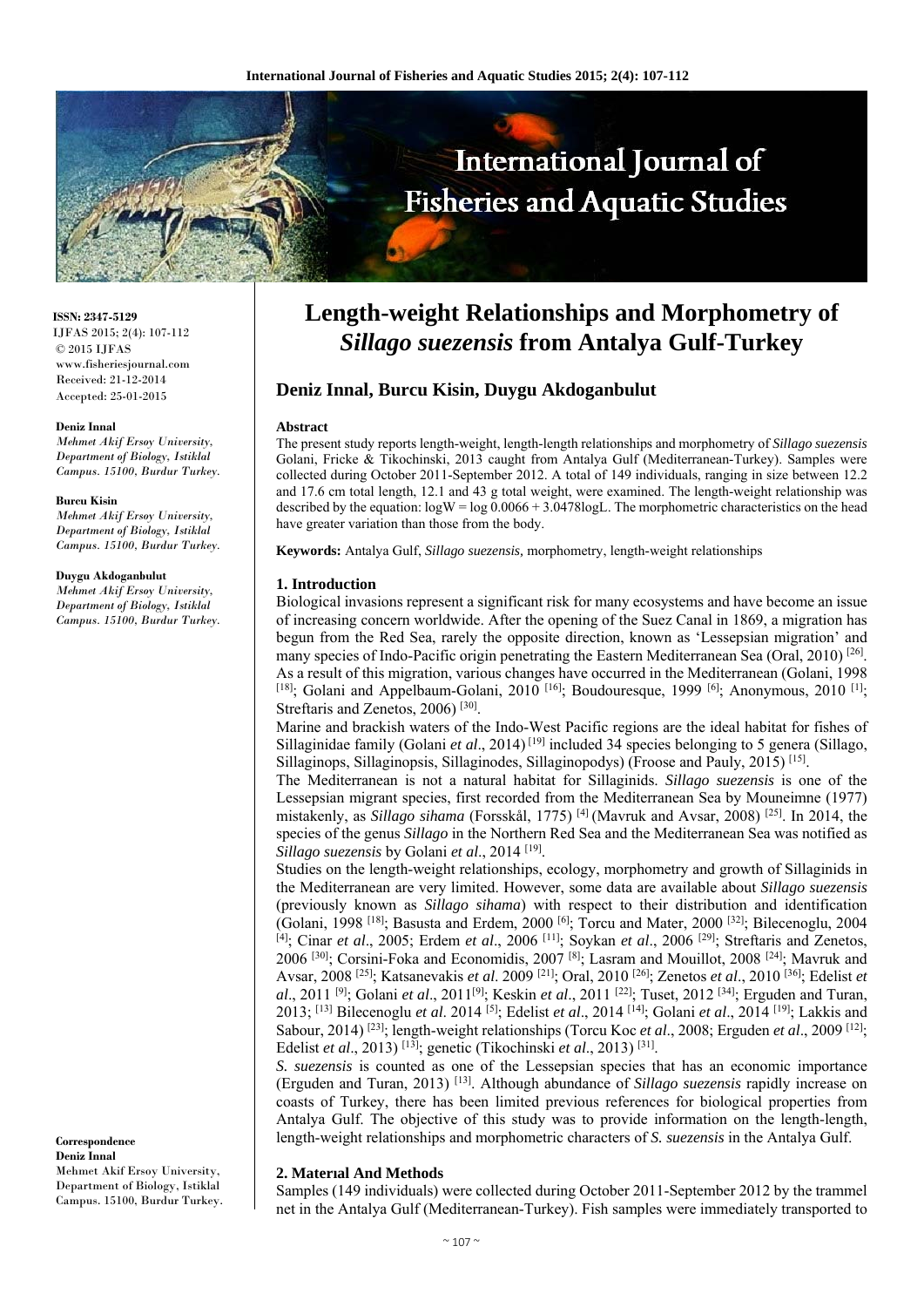the laboratory in the Department of Biology, Mehmet Akif Ersoy University (Burdur-Turkey). All individuals (preserved frozen) were measured for total length (TL, in cm) to the nearest mm and weighted (W, total wet weight in g) to the nearest 0.01 g.

Metric characters were measured with digital slide calliper on the fish body (24 characteristics; total length, standard length, fork length, body depth at dorsal fin, predorsal distance (first dorsal fin), predorsal distance (second dorsal fin), postdorsal distance (first dorsal fin), postdorsal distance (second dorsal fin), prepectoral distance, prepelvic distance, preanal distance, distance from pelvic to anal fin, first dorsal fin height, first dorsal fin base length, second dorsal fin height, second dorsal fin base length, pectoral fin height, pectoral fin base length, pelvic fin height, pelvic fin base length, anal fin height, anal fin base length, caudal fin depth, caudal fin length), head (9 characteristics; head length, head height, eye diameter, interorbital distance, preorbital distance, postorbital distance, mouth depth, distance mouth-nostril, internostril distance). For the meristic characters, first dorsal fin rays, second dorsal fin rays, pectoral fin rays, pelvic fin rays and anal fin rays were counted (Froese and Pauly, 2015) [15].

Morphometric relationships between parameters (total length standard length, total length - fork length, total length - head length, total length - head depth, head depth - head length) were calculated using the linear regression equation;  $Y=a+bx$ , where *Y* is the dependent variable, '*a*' is the intercept, '*b*' is the slope of the regression line and *x* is the independent variable. For the calculation of regression equations the Excel 2007 was used. Length-weight relationship was calculated using the quation W  $=$  aL<sup>b</sup> (Pauly, 1984)<sup>[27]</sup>, where *a* is a coefficient related to body form and *b* is an exponent indicating isometric growth when equal to 3. The b-value of each species was tested by Student's t-test to verify if it was significantly different from isometric growth.

# **3. Results**

A total of 149 specimens of *Sillago suezensis* were caught in the study area during October 2011-September 2012. Body-size, metric characteristics (in % ratios) for *S. suezensis* from Antalya Gulf (Mediterranean- Turkey) were shown in Table 1 and Figure 1. Regression analysis between the different body measurements for *S. suezensis* were shown in Table 2.

| <b>Body-size measurements</b>           | Min   | <b>Max</b> | Mean  | <b>SD</b> |
|-----------------------------------------|-------|------------|-------|-----------|
| Total length                            | 12.2  | 17.6       | 14.03 | 1.01      |
| Total weight                            | 19.5  | 43         | 21.03 | 6.04      |
| Metric measurements                     |       |            |       |           |
| In % of total length                    |       |            |       |           |
| Standard length                         | 78.85 | 86.33      | 83.66 | 1.3       |
| Fork length                             | 90.71 | 96.23      | 93.78 | 1.08      |
| Body depth at dorsal fin                | 10.16 | 27.87      | 14.53 | 3.27      |
| Predorsal distance (first dorsal fin)   | 21.88 | 30.07      | 27.81 | 1.34      |
| Predorsal distance (second dorsal fin)  | 40.8  | 58.88      | 46.15 | 2.31      |
| Postdorsal distance (first dorsal fin)  | 45.96 | 59.84      | 54.1  | 2.34      |
| Postdorsal distance (second dorsal fin) | 20.59 | 26.25      | 23.07 | 1.2       |
| Prepectoral distance                    | 23.61 | 26.6       | 24.84 | 0.66      |
| Prepelvic distance                      | 23.79 | 29.25      | 26.46 | 1.27      |
| Preanal distance                        | 37.95 | 50.88      | 46.8  | 2.15      |
| Distance from pelvic to anal fin        | 17.8  | 24.03      | 21.1  | 1.63      |
| 1. dorsal fin base length               | 12.66 | 18.31      | 15.78 | 1.28      |
| 1. dorsal fin height                    | 9.74  | 16.15      | 13.94 | 1.35      |
| 2. dorsal fin base length               | 25.13 | 31.8       | 28.51 | 1.58      |
| 2. dorsal fin height                    | 6.11  | 12.93      | 9.86  | 1.44      |
| Pectoral fin base length                | 2.03  | 4.75       | 3.11  | 0.47      |
| Pectoral fin height                     | 12.33 | 16.35      | 14.29 | 0.97      |
| Pelvic fin base length                  | 1.02  | 2.38       | 1.62  | 0.28      |
| Pelvic fin height                       | 9.14  | 12.77      | 11.03 | 0.9       |
| Anal fin base length                    | 21.41 | 31.47      | 27.88 | 1.5       |
| Anal fin height                         | 6.21  | 12.36      | 9.7   | 1.49      |
| Caudal fin depth                        | 4.58  | 12.76      | 6.11  | 1.08      |
| Caudal fin length                       | 8.91  | 18.85      | 15.26 | 1.48      |
| Head length                             | 16.72 | 24.24      | 22.21 | 1.7       |
| Head height                             | 9.68  | 12.74      | 11.28 | 0.64      |
| In % of head length                     |       |            |       |           |
| Head height                             | 43.13 | 65.48      | 51.09 | 5.05      |
| Eye diameter                            | 19.76 | 36.31      | 24.55 | 3.27      |
| Interorbital distance                   | 15.64 | 25.72      | 18.96 | 2.08      |
| Preorbital distance                     | 36.23 | 58.82      | 42.25 | 4.20      |
| Postorbital distance                    | 25.70 | 50.04      | 35.35 | 5.09      |
| Mouth depth                             | 14.29 | 23.07      | 18.17 | 2.05      |
| Distance mouth-nostril                  | 19.49 | 39.17      | 28.68 | 3.76      |
| Internostril distance                   | 8.15  | 17.84      | 12.47 | 2.11      |

**Table 1:** Body size, metric characteristics (in % ratio) for *Sillago suezensis* from the Antalya Gulf (Mediterranean- Turkey) (n=50).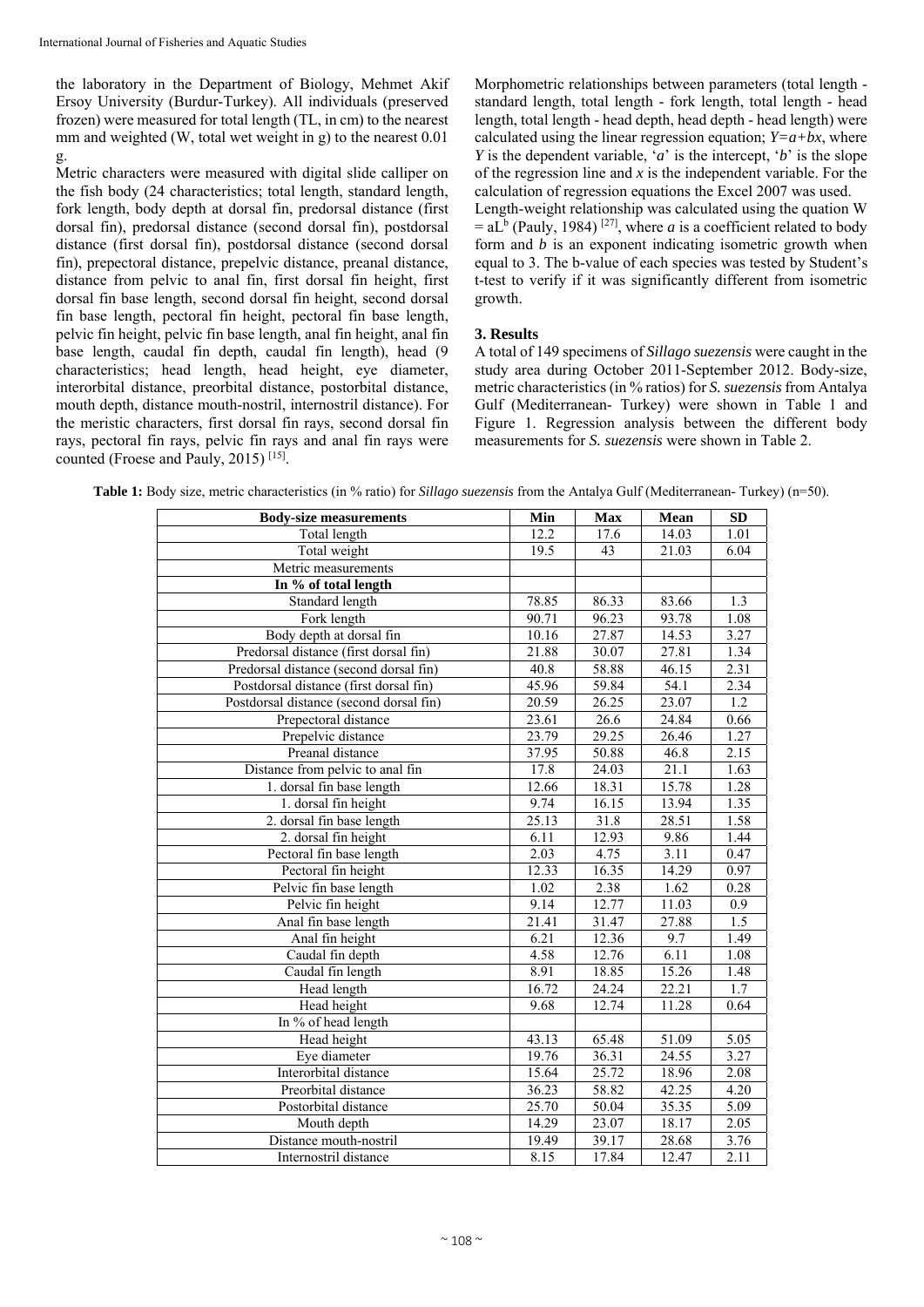

**Fig 1.** Photograph of *Sillago suezensis* 

Abbreviations: **1:** Total length, **2:** Fork length, **3:** Standard length, **4:** Body depth at dorsal fin, **5:** Predorsal distance (first dorsal fin), **6:**  Predorsal distance (second dorsal fin), **7:** Postdorsal distance (first dorsal fin), **8:** Postdorsal distance (second dorsal fin), **9:** Prepectoral distance, **10:** Prepelvic distance, **11:** Preanal distance, **12:** Distance from pelvic to anal fin, **13:** First dorsal fin height, **14:** First dorsal fin base length, **15:** Second dorsal fin height, **16:** Second dorsal fin base length, **17:** Pectoral fin height, **18:** Pectoral fin base length, **19:** Pelvic fin height, **20:** Pelvic fin base length, **21:** Anal fin height, **22:** Anal fin base length, **23:** Caudal fin depth, **24:** Caudal fin length, **25:** Head length, **26:** Head height, **27:** Eye diameter, **28:** Preorbital distance

| <b>Correlates</b>              | <b>Equations</b> | <b>b</b> value $\pm$ SD | a value $\pm$ SD | $\mathbf{R}^2$ |
|--------------------------------|------------------|-------------------------|------------------|----------------|
| Total Length - Standard Length | $TL = b.SL + a$  | $1.16 \pm 0.02$         | $0.50 \pm 0.21$  | 0.954          |
| Total Length - Fork Length     | $TL = b.FL + a$  | $1.03 \pm 0.02$         | $0.44 \pm 0.21$  | 0.9586         |
| Total Length - Head Length     | $TL = b.HL + a$  | $3.60 \pm 0.13$         | $1.97 \pm 0.45$  | 0.8152         |
| Total Length - Head Depth      | $TL = b.HD + a$  | $6.40 \pm 0.29$         | $4.14 \pm 0.45$  | 0.8035         |
| Head Depth - Head Length       | $HD = b.HL - a$  | $0.49 \pm 0.02$         | $0.10 \pm 0.06$  | 0.8206         |

**Table 2.** Regression analysis between the different body measurements for *Sillago suezensis*

Abbreviations: TL: Total length; SL: Standard length; FL: Fork length; HL: Head length; HD: Head depth; a: Intercept; b: Slope of the regression line;

R2: coefficient of determination; SD: Standard deviation

Length and weight frequency distributions and length-weight relationships of *S. suezensis* were shown in Figure 2. Length frequency distributions showed a range from 12.2 to 17.6 with a dominant mode (83.22% of the total number of speciemens)

between 13 and 14.9 cm and weight frequency distributions showed a range from 12.1 to 43 g, with a dominant mode (83.89% of the total number of speciemens) between 14 and 24.9 g.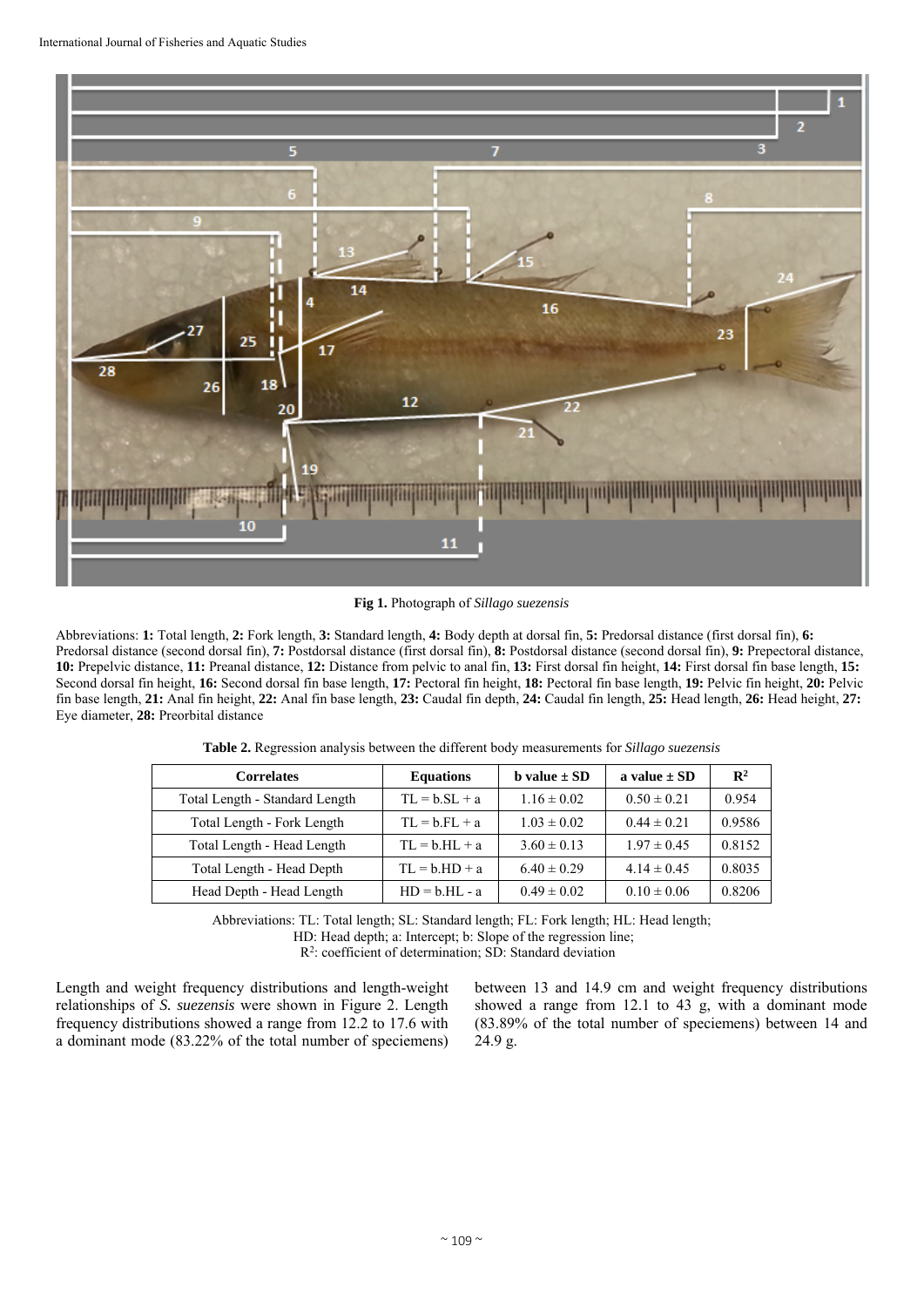

**Fig 2:** Length and weight frequency distributions and length-weight relationships W = aTL<sup>b</sup>. in g and cm) for *Sillago suezensis* from the Antalya Gulf (Mediterranean-Turkey). Abbreviations: N: Sample size; TL: Total length (cm); W: Weight (g); R<sup>2</sup>: coefficient

of determination.

The mean value of standard length in percentage of total length was found to be 83.66 and the mean value of head length in percentage of total length was found to be 22.21. Mean value of body depth (at dorsal fin) expressed as percentage of total length was found 14.53. Concerning proportional values, body depth at dorsal fin was the most variable, whereas the least variability was found in pelvic fin base length The morphometric characteristics on the head express greater variation (SD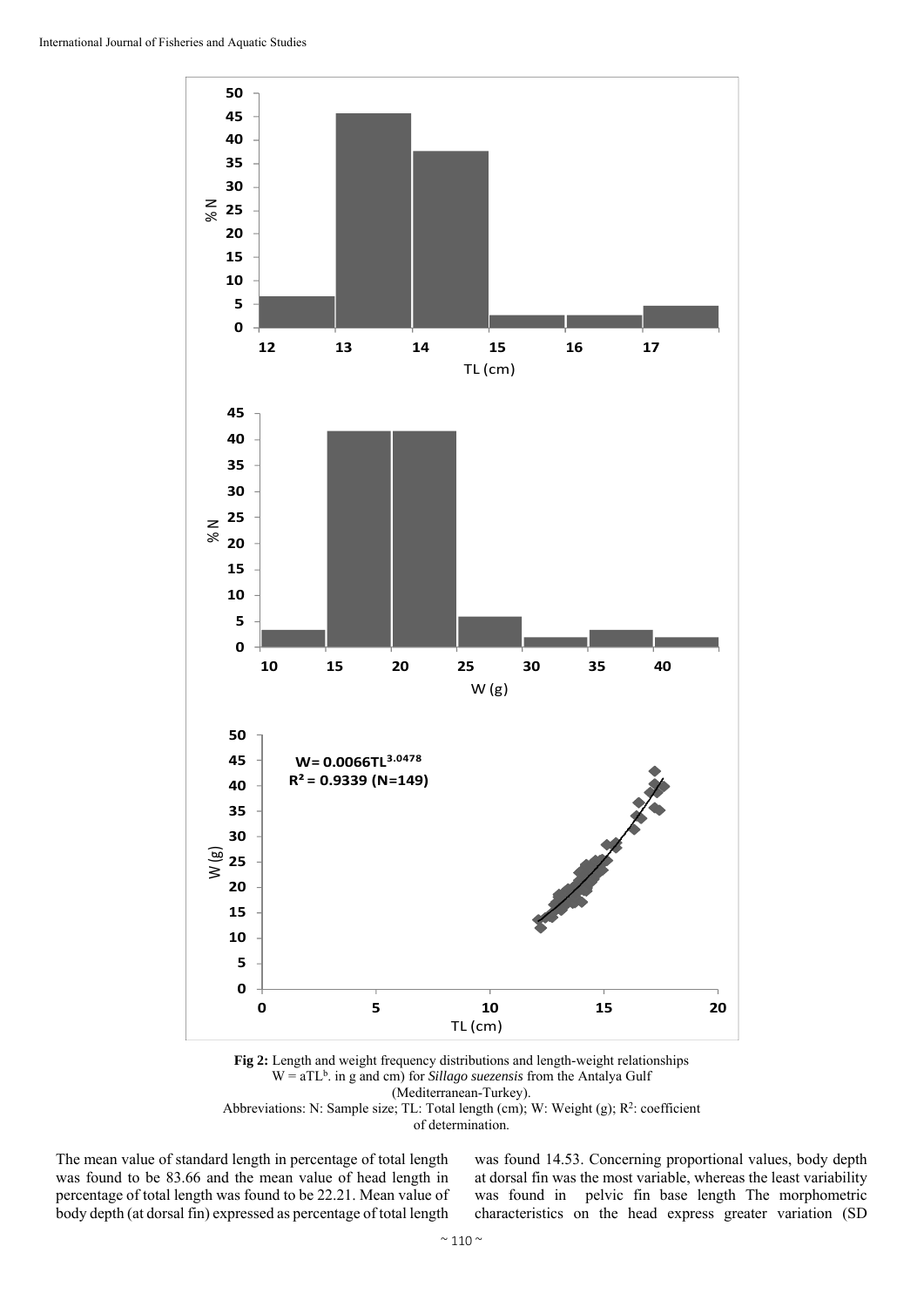between 2.05 and 5.09, mean= 3.45) than those from the body (SD between 0.28 and 3.27, mean= 1.39).

The slope (b) value of the length-weight regression of *S. suezensis* populations were significantly different from 3. The length-weight relationship showed that the species show positive allometric growth.

## **4. Discussion**

Some metric characteristics (in % ratio) for *S. suezensis* was calculated. Body depth at dorsal fin in % of standard length (17.3), predorsal distance (first dorsal fin) in % of standard length (33.2), first dorsal fin base length in % of standard length (18.6), second dorsal fin base length in % of standard length  $(34.1)$ , pelvic fin height in % of standard length  $(13.2)$ , pectoral fin height in % of standard length (17.1), anal fin base length in % of standard length (33.3) and head length in % of standard length (26.7) have consistent values with the results of Golani *et al*., 2014 [19]. In addition, only two values of the characteristics (caudal fin length in % of standard length was found as 12 and caudal fin depth in % of standard length was found as 6.8) are different from the values of Golani *et al*., 2014 [19]. These differences in the proportional value of caudal fin length and caudal fin depth of the populations may be due to sampling differences, calliper readings differences of researchers and ecological characteristics of the marine ecosystems.

Rays in first dorsal fin ranged between IX-XI, second dorsal fin ranged between I, 16-23, pectoral fin range between 14-17, pelvic fin range between 6-7, anal fin range between II, 17-22. Only two values of the characteristic from this research (rays in pectoral fin and rays in anal fin) fit into limited existing data (Golani *et al*., 2014). However, the variation obtained in the number of second dorsal-fin rays. (16-23) is much higher than that (19-22) of Golani *et al*., 2014.

The slope (b) value of the length weight regression of *S.suezensis* population was 3.05. The value of b was within the limits of 2.5-3.5 commonly reported for teleosts by Froese (2005) <sup>[14]</sup>. Edelist *et al.* (2014)<sup>[10]</sup> reported some data about length-weight parameters of the species from the Israeli coast (b value is 3.0762). Erguden *et al*. (2009) [12] and Torcu Koc *et al*.  $(2008)^{[33]}$  also informed for length-weight relationships of the species (as *Sillago sihama*) from Turkish coasts (b value is 3.064; Erguden *et al*., 2009[12] and b value is 3.355; Torcu Koc *et al*., 2008) [33]. In keeping with to our data, allometric growth was reported for relationships of length-weight from Mediterranean by all of these authors.

The b value shows great variation from one population to another of the same species (Froese and Pauly, 2015) [15]. Differences in b values can be correlated to the one of these following factors (Petrakis and Stergiou, 1995) <sup>[22]</sup>: (a) differences in the number of specimen examined, (b) area/season effect and (c) differences in the observed length ranges of the specimen caught.

# **5. Conclusion**

The present study aimed to investigate the morphometry, length-weight relationship of *S. suezensis* in Antalya Gulf, Turkey and that can be used in future stock assessment and biology of this species. However, further and more detailed research are necessary for future assessment.

# **6. References**

1. Anonymous, Report of the technical meeting on the lessepsian Migration and its impact on Eastern Mediterranean fishery, FAO EastMed Technical

Documents 04, Athens, Greece, 2010.

- 3. Basusta N, Erdem U. A Study on the Pelagic and Demersal Fishes of Iskenderun Bay. Turkish Journal of Zoology 2000; 24:1-19.
- 4. Bilecenoglu M. Occurrence of the Lessepsian migrant fish, *Sillago sihama* (Forsskål, 1775) (Osteichthyes: Sillaginidae), from the Aegean Sea. Israel Journal of Zoology 2004; 50:420-422.
- 5. Bilecenoglu M, Kaya M, Cihangir B, Cicek E. An updated checklist of the marine fishes of Turkey. Turkish Journal of Zoology 2014; 38(6):901-929.
- 6. Boudouresque CF. Invasive Species and Biodiversity Management. Edn 3, Kluwer Academic Publishers, Netherlands, 1999, 213-228.
- 7. Cinar ME, Bilecenoglu M, Ozturk B, Katagan T, Aysel V. Alien species on the coasts of Turkey. Mediterranean Marine Science 2005; 6(2):119-146.
- 8. Corsini-Foka M, Economidis PS. Allochthonous and vagrant ichthyofauna in Hellenic marine and estuarine waters. Mediterranean Marine Science 2007; 8(1):67-89.
- 9. Edelist D, Sonin O, Golani D, Rilov G, Spanier E. Spatiotemporal patterns of catch and discards of the Israeli Mediterranean trawl fishery in the early 1990s: ecological and conservation perspectives. Scientia Marina 2011; 75(4):641-652.
- 10. Edelist D, Golani D, Spanier E. First implementation of the Large Fish Index (LFI) in the eastern Mediterranean. Scientia Marina 2014; 78(2):185-192.
- 11. Erdem U, Goksungur EG, Basusta N. Lessepsian migrant fish species and their economical highlights in Turkey seas. Anadolu University Journal of Science and Technology 2006; 7(1):57-63.
- 12. Erguden D, Turan C, Gurlek M. Weight–length relationships for 20 Lessepsian fish species caught by bottom trawl on the coast of Iskenderun Bay (NE Mediterranean Sea, Turkey). Journal of Applied Ichthyology 2009; 25:133-135.
- 13. Erguden D, Turan C. Recent Developments in Alien Fish Fauna of the Gulf of Iskenderun and Mersin. Research Journal of Biological Sciences 2013; 6(1):17-22.
- 14. Froese R. Cube law, condition factor and weight–length relationships: history, meta-analysis and recommendations. Journal of Applied Ichthyology 2006; 22:241–253.
- 15. Froese R, Pauly DE. FishBase. World Wide Web electronic publication http://www.fishbase.org, version, (21/01/2015), 2015
- 16. Golani D, Appelbaum-Golani B. Fish Invasions of the Mediterranean Sea: Change and Renewal. Edn 2, Vol. 91, Pensoft Publishers, Sofia, 2010, 332.
- 17. Golani D. Impact of Red Sea fish migrants through the Suez Canal on the aquatic environment of the Eastern Mediterranean. Bulletin Series Yale School of Forestry and Environmental Studies 1998; 103:375-387.
- 18. Golani D. Distribution of Lessepsian migrant fish in the Mediterranean. Italian Journal of Zoology 1998; 65:95-99.
- 19. Golani D, Fricke R, Tikochinski Y. *Sillago suezensis*, a new whiting from the northern Red Sea, and status of *Sillago erythraea* Cuvier (Teleostei: Sillaginidae). Journal of Natural History 2014; 48(7–8):413–428.
- 20. Golani D, Fricke R, Tikochinski Y. Rehabilitation of *Sillago erythraea* Cuvier, and redescription of *Sillago sihama* (Forsskål) (Teleostei: Sillaginidae) from the Red Sea. Stuttgarter Beiträge zur Naturkunde A 2011; 4:465- 471.